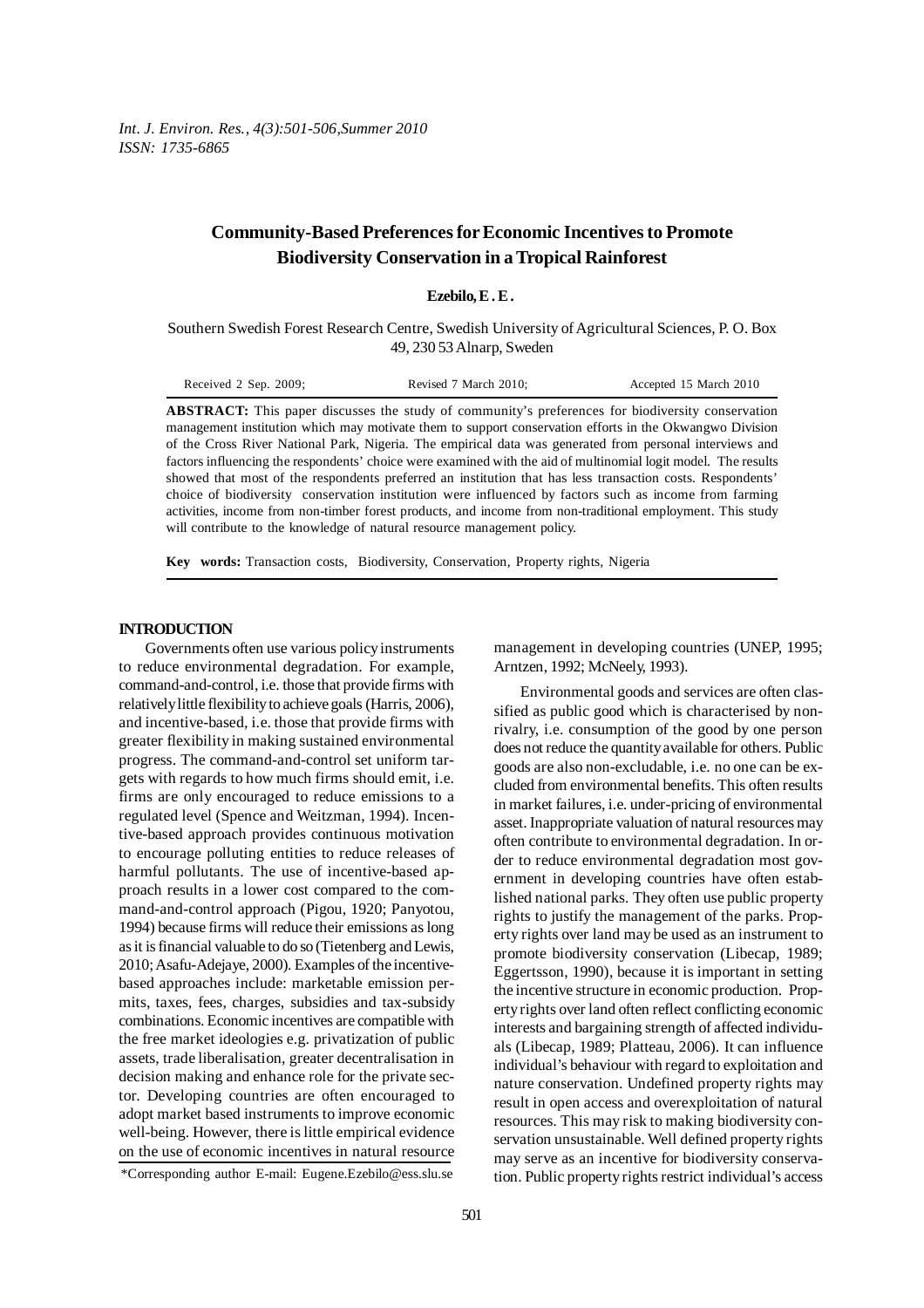to resources in national parks, thus, risking to reducing livelihoods of individuals who once depend on the area for sustenance. This often generates conflict between biodiversity conservation efforts with local subsistence demands (Shyamsunder and Kramer, 1996). Experience has shown that this type of biodiversity conservation management has not been effective in practice e.g. the denial of local communities right to use Mount Kenya Forest failed to stop illegal forest utilisation. Biodiversity conservation which focuses mainly on disincentives may not win the support of local communities because it tends to weaken their livelihoods. To minimise transaction costs associated with biodiversity conservation such as, negotiation cost and cost of conflicts with local resident, there may be a need to modify public property rights over land to incorporate incentives that may encourage more people to support nature conservation. In bargaining over the modification of property rights, the positions taken by bargaining parties are modelled by their expected gains, as well as by the actions of other parties (Libecap, 1989). Every governance structure has a transaction cost (North, 1990; Stavins, 1994, Coase, 1937) and individuals who are affected by the structure will need to make investment to enable them fit into the structure. The study reported in this paper is to examine the local community's preferences for biodiversity conservation management institutions and its determinants.

### **MATERIALS & METHODS**

Okwangwo Division (OD) of Cross River National Park is located in the Cross River State in tropical rainforest of the south-eastern Nigeria and covers an area of 1000 Km². The OD plays an important role in the protection of fisheries, watersheds and climatic stability, ecotourism and preservation of genetic resources (Coldecott *et al*., 1990). Mammals found in the OD include antelopes, chimpanzees, high forest monkeys, buffaloes, high forest elephants, manatees, and wild pigs. Others are baboon, leopards and gorillas. The park is a centre of endemism for frogs, birds and four primates, including the endangered Cross River Gorilla – *Gorilla gorilla diehli* (Oates *et al*., 1990; White, 1990). It is claimed (Chukwuone and Okorji, 2008) that the OD has the highest diversity of primate species recorded at any single site in Africa. The OD is surrounded by 66 villages and subsistence agriculture is the main stay of the economy of these villages. Crops cultivated in the area include banana, plantain, cocoa, sweet potatoes, cassava, and yam. Livestock reared include poultry, cattle, sheep and goat. The local people also engage in gathering, trapping and hunting of nontimber forest products such as bush mango (*Irvingia gabonensis*), afang – a leafy wild vegetable (*Gnetum* *africanum Welw*), fuelwood and game animals such as deer, antelopes, and wild pigs. Cash income for household financial requirements is mainly generated from the sale of livestock, crop products and non-timber forest products (Ite, 1995; Ezebilo and Mattsson, 2010). Some of the people engage in non-traditional (formal) employment such as teaching, nursing and catering for their livelihood. Presently, local residents are not allowed access to resources in the OD and this have often generated conflicts between the local residents and the park managers. Local residents are often of the opinion that the OD have been part of their land and that they need to be compensated for a reduction in livelihoods.

The data originated from a standardized face-toface interview conducted in 2008. Prior to the main survey a pre-test survey was conducted in 2007. Findings from the pre-test prompted some changes in the questionnaire such as, the wording of the hypothetical biodiversity conservation institutions. The survey was conducted with the help of two assistants. They were recruited and trained for two days. Three villages from the 66 villages located within the catchment area of the OD were randomly selected for the survey. The villages comprised of Bukalom, Butatong and Wula in the Boki Local Government Area of Cross River State. Every other house along the street was visited in each of the villages. If a house was not occupied, then it was omitted and the next house was visited. The respondents alternated between the eldest male and the eldest female in each selected household. If the gender of the eldest in a household did not coincide with the respondents' selection method, then a member of the opposite gender was interviewed and the respondent's gender was alternated again from there on. Interviews were conducted in the Boki language. A total of 150 respondents were interviewed in the study area (50 respondents in each village).

The motivation about the study was described to the respondents and they were asked about their age and total annual income. Furthermore, they were asked about their income from farming activities and whether they were native to the area. Respondents were asked about their income from non-timber forest products and whether they were member of any environmental group. Three potential biodiversity conservation management institutions (*A*, *B*, *C*) were described to the respondents and they were asked to choose the institution which they prefer. The potential biodiversity conservation management institutions were:

 $\triangleright$  *A* was about the integration of public property rights over land with provision of infrastructure such as health care services and vocational training centre.  $\triangleright$  *B* was about the integration of public property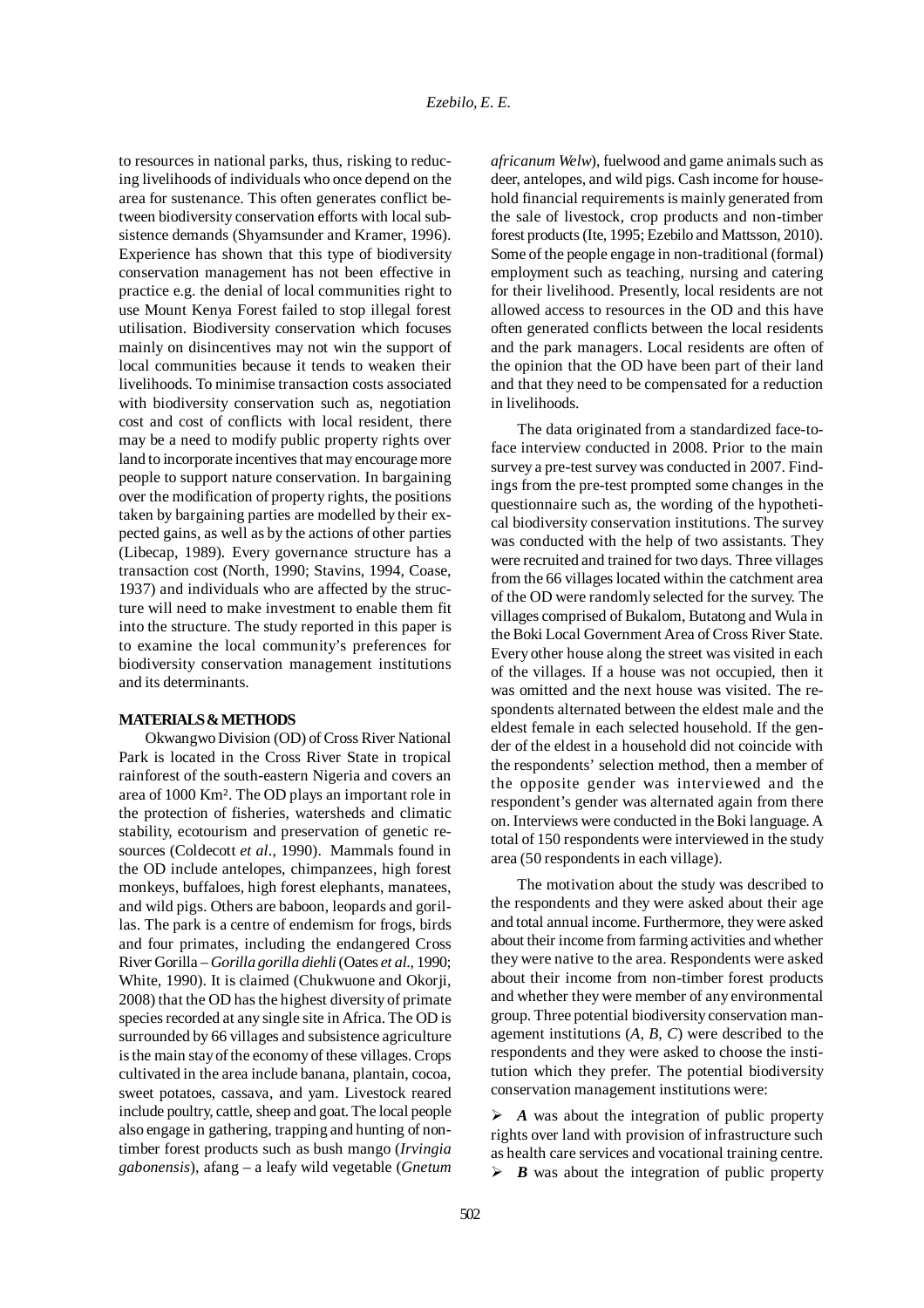rights over land with access to non-timber forest products in the OD under the supervision of the national park officials.

 $\triangleright$  *C* was about the integration of public property rights with communal property rights, i.e. allocating the local residents a piece of land outside the park where they may establish community forest for their own use.

Choice, ranking and rating are elicitation formats used in conjoint analysis applied to environmental valuation. Economists tend to prefer ordinal measures, because they conform to the random utility theory (Roe *et al*., 1996; Holmes and Boyle, 2001; Champ *et al*., 2003). Since, respondents were required to choose biodiversity conservation management institution alternative which they prefer. A rational respondent would choose one alternative over the others if the expected utility of one exceeds the other; thereby maximizing his/her utility (Deaton and Muellbauer, 1980; Hanley *et al*., 2007). In this case, a rational respondent would prefer one institution over the other if and only if the transaction cost is lower than the other. The logit model can be used to estimate a utility maximization problem where the respondent is assumed to have preferences defined over a set of institution alternatives:

$$
U_j = \beta_j X_i + \varepsilon_j \tag{1}
$$

where,  $U_i$  is the utility of institution *j*,  $X_i$  a vector of attributes which characterize the *i-th* respondent,  $\beta$ <sub>*j*</sub> represents parameters to be estimated and  $\varepsilon$  is the disturbance term. The disturbance terms are assumed to be independently and identically distributed. If the respondent's choice is alternative institution *j*, we assume that the utility from alternative *j* is greater than the utility from other alternatives:

$$
\forall k \neq j \quad U_{ij} > U_{ik}, \tag{2}
$$

where,  $U_{ij}$  is the utility to the *ith* respondent of

institution *j*, and  $U_{ik}$  the utility to the *ith* respondent of institution *k*. If each institution is considered as a possible decision choice by the respondent he/she is expected to choose the alternative that has higher expected utility among the alternatives. The *ith* respondent's decision may, therefore, be modelled as maximizing the expected utility from a given institution by choosing the *jth* regime from among J discrete choice available is: (3)

$$
Max_j E(U_{ij}) = f(X_i) + \varepsilon_{ij} \qquad j = 0, ..., J
$$

where,  $E(U_{ii})$  is the expected utility of alternative *j* to the *ith* respondent, and  $f_i$  is a function of the respondent's attributes  $(X_i)$ . The probability of choosing alternative *j* from among *J* alternative choices is equal to the probability that the expected utility from alternative *j* is greater than the expected utility from any other alternative. The multinomial model for institution choice specifies the relationship between the probability of choosing option  $Y_{ii}$  and the set of

explanatory variable (Greene, 2003) as:

$$
Pr(Y_{ij} = j) = \frac{\exp(\beta_j X_i)}{\sum_{k=0}^{j} \exp(\beta_j X_i)}
$$
(4)

where *Pr*(.) is the probability that the *ith* respondent most prefers the *jth* institution. Normalization of the alternatives by one of the categories ( $B_k = 0$ ) yields the multinomial logit model as:

$$
Pr(Y_{ij} = j) = \frac{\exp(\beta_j X_i)}{1 + \sum_{k=1}^{j} \exp(\beta_k X_i)}
$$
(5)

The log-likelihood function for the multinomial logit model is:

$$
1 nL = \sum_{i=1}^{n} \sum_{j=0}^{J} d_{ij} 1 n \frac{\exp(\beta_j X_i)}{\sum_{k=1}^{J} \exp(\beta_k X_i)}
$$
(6)

Where  $d_{ij} = 1$  if the respondent *I* chooses alternative *j* 

and  $d_{ij}$  = otherwise (Greene, 2003). Since the coefficients of such models are not directly interpreted, marginal effects ( $\delta$ <sub>i</sub>) were estimated to express the probability of change in alternative institution arrangement with respect to each independent variable, measured from the mean of the variable. (7)

$$
\delta_j = \frac{\partial P_j}{\partial x_i} = P_j \left[ \beta_j - \sum_{k=0}^J P_k \beta_k \right] = P_j \left[ \beta_j - \overline{\beta} \right]
$$

Based on the data collected the multinomial logit model was used to examine factors which might have influenced the respondents' choice decisions. This is presented in Table 2. The means and standard deviations for the variables included in the analysis is reported in Table 1.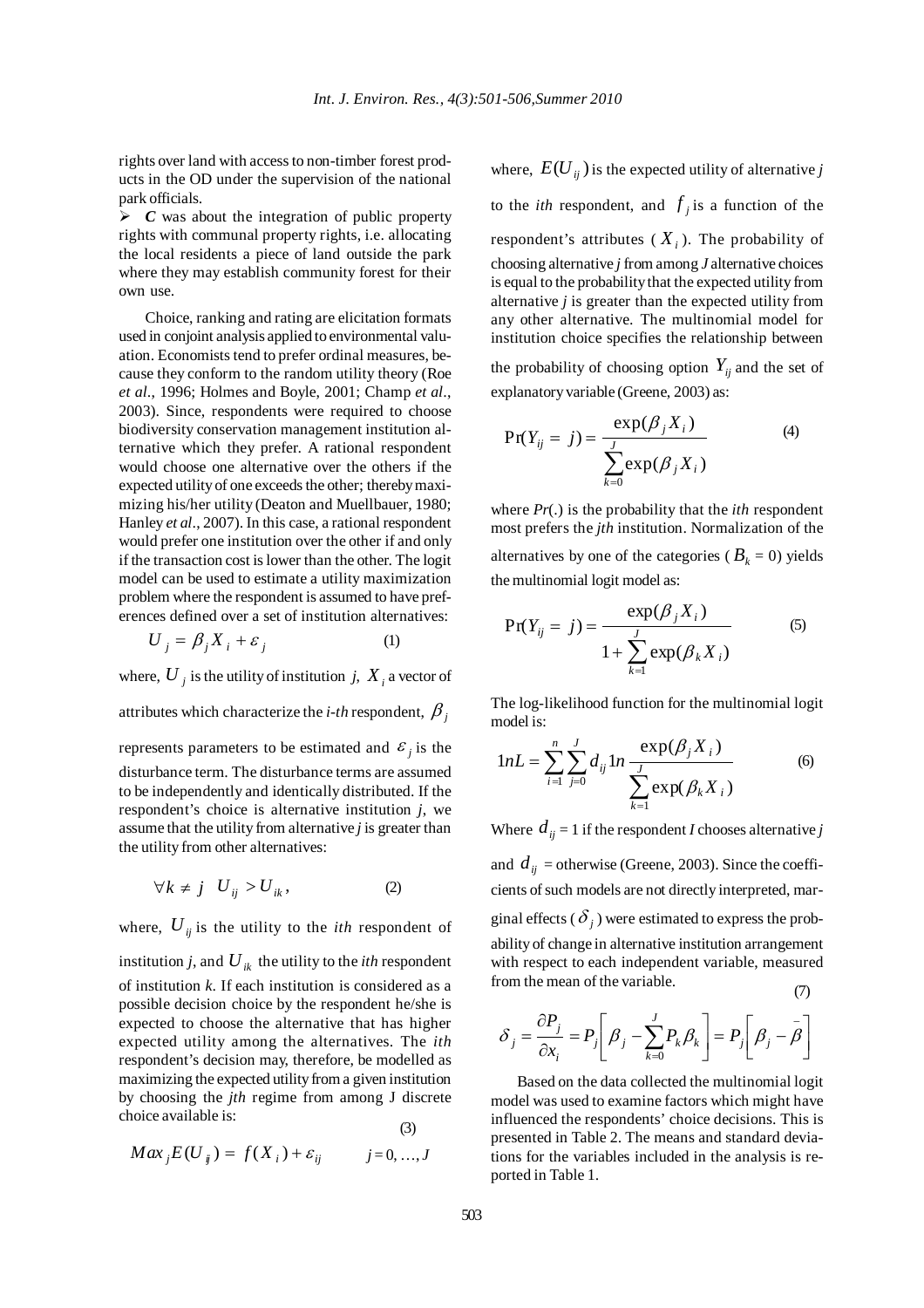| Variable  | <b>Description</b>                                                                              | Mean    | <b>Std.Dev</b> |
|-----------|-------------------------------------------------------------------------------------------------|---------|----------------|
| Inst      | Respondent's<br>preferred<br>institution (A<br>$= 2, B = 0, C$<br>$= 1$                         |         |                |
| Incntr    | Respondent's<br>income from<br>$non-$<br>traditional<br>employment<br>in Nigeria<br>Naira (NGN) | 81310.0 | 95246.5        |
| Incntf    | Respondents'<br>income from<br>non-timber<br>forest<br>products<br>(NGN)                        | 18216.7 | 26320.5        |
| I nc farm | Respondents'<br>income from<br>farming<br>(NGN)                                                 | 58806.7 | 67658.3        |
| Age       | Respondent's<br>age (years)                                                                     | 46.9    | 13.3           |
| Native    | Native to the<br>study area<br>$(Yes = 1, No)$<br>$= 0$                                         | 0.9     | 0.3            |

**Table 1. Data summary**

**Income from non-traditional employment = annual disposable income – (income from faming and non-timber forest products). Ninety percent of the respondents were native to the study area and the average age of the respondents was 47 years.**

#### **RESULTS & DISCUSSION**

All individuals who were selected for the survey responded to the interview. This showed that the respondents were interested in this type of study and may be willing to participate in activities which may promote biodiversity conservation. Ninety percent of the respondents who belonged to an environmental group preferred institution *A*. The result of the respondents' choice of biodiversity conservation management institution is presented in Fig. 1.

The result in Fig. 1 shows that most of the respondents (59%) preferred institution *A*. The possible reason may be that institution *A* may give them the opportunity to have access to more livelihood alternatives with less transactions costs. For example, introduction of vocational training centre to the area may provide the respondents more opportunity to acquire new skills such as, food processing skills. This activity may not require much interaction with the national park managers, hence may result in less transaction costs. Another possible reason may be that respondents prefer to reduce the frequency of negotiation with OD managers for economic activities such as,



**Fig. 1. Respondents' preference for biodiversity conservation institution**

extraction of non-timber forest products. The results in Fig. 1 shows that more of the respondents preferred institution  $C(26%)$  compared with  $B(15%)$ . This may suggest that more of the respondents may have preference for biodiversity conservation management institution which does not involve much negotiation and policing from national park officials. For example, institution *B* requires negotiation with regard to how, when and where to collect non-timber forest products. It also requires negotiation about the quantity of nontimber forest products to collect and how it should be distributed among individuals (respondents). Institution *C* requires negotiation with the OD managers mainly about the size of land for the community forest. Institution *B* may require more interaction with the OD managers to reduce the tendency of opportunistic behaviour and also for the managers to honour the contractual agreement. To examine factors which might have influenced the respondents' choice the marginal effect multinomial logit model was estimated, as shown in Table 2.

Marginal effects are the probability of change in favour of a specific institution with respect to each independent variable, measured from the mean of that variable. A positive or negative sign of marginal effects indicate an increase or decrease in the probability of preferring a given institution under consideration. It was observed that there were some statistically significant variables that provide predictive information on the respondents' preferred institution. Overall, the coefficient associated with income from non-traditional employment provided the most predictive power whether the respondents prefers institution *B*, or *C*. The coefficient associated with income from farming and income from non-timber forest products were found to be more relevant in determining the respondents'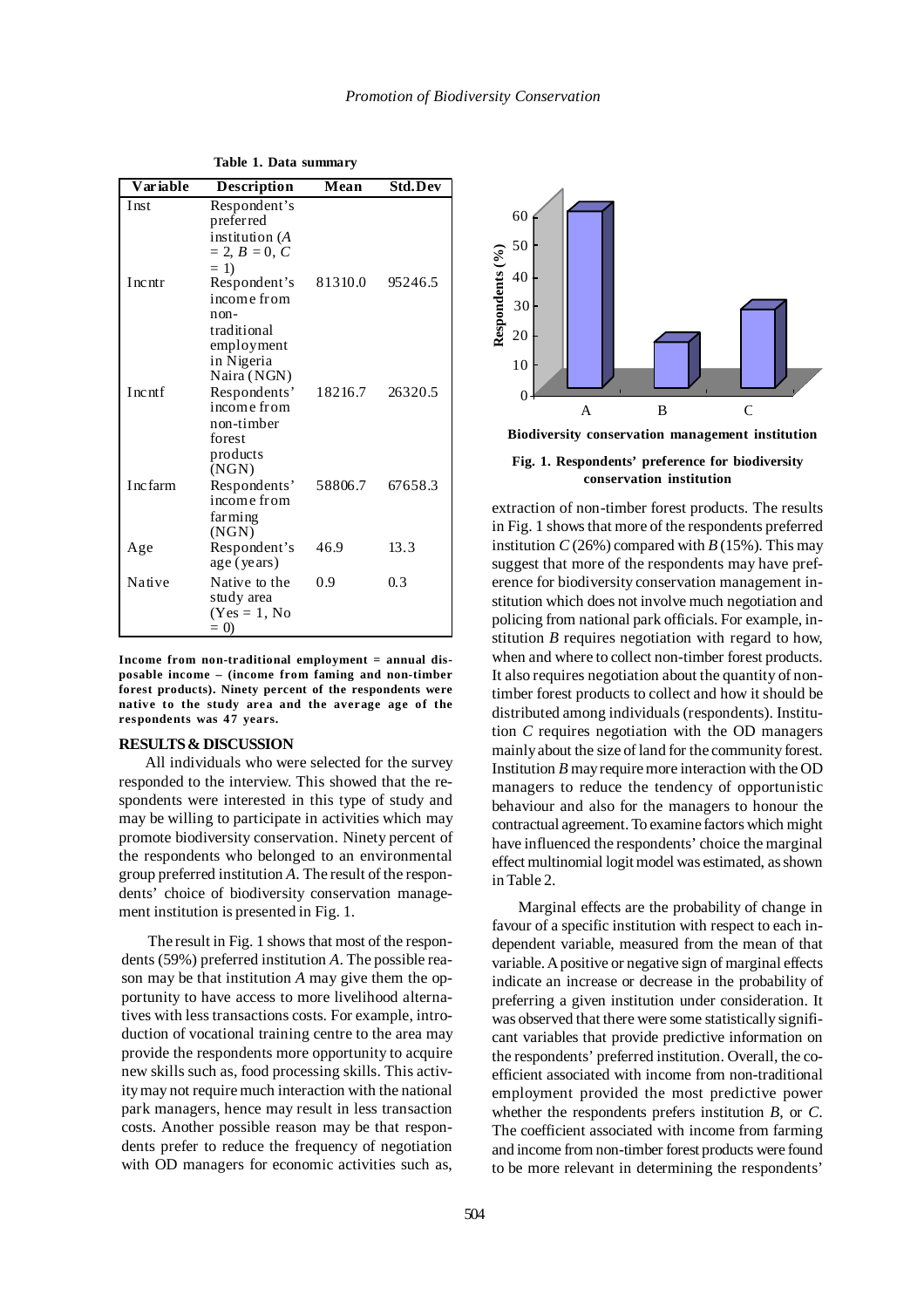| <b>Variable</b>                                                                |                                                    | A                                         |                                                       | B                                            |                                                 | C                                                          |
|--------------------------------------------------------------------------------|----------------------------------------------------|-------------------------------------------|-------------------------------------------------------|----------------------------------------------|-------------------------------------------------|------------------------------------------------------------|
|                                                                                | Coeff.                                             | Marginal eff.                             | Coeff.                                                | Marginal eff.                                | Coeff.                                          | Marginal eff.                                              |
| Constant<br>I nc nt f<br>Incntr<br>I nc farm<br>Age                            | 0.255<br>$-0.651$<br>$-0.685$<br>$-0.408$<br>0.003 | 0.224<br>0.000<br>0.000<br>0.000<br>0.003 | 0.198<br>$-0.355$<br>$-0.880$<br>$-0.118$<br>$-0.001$ | 0.184<br>0.000<br>$0.000*$<br>0.000<br>0.001 | $-0.453$<br>0.421<br>0.156<br>0.159<br>$-0.002$ | $-0.408$<br>$0.000**$<br>$0.000$ ***<br>$0.000**$<br>0.002 |
| Native                                                                         | $-0.199$                                           | $-0.033$                                  | $-0.409$                                              | 0.333                                        | 0.258                                           | 0.232                                                      |
| Number of observations<br>Log likelihood function<br>Restricted log likelihood | 138<br>$-137.940$<br>$-147.734$                    |                                           |                                                       |                                              |                                                 |                                                            |
| Chi-squared                                                                    | 19.587                                             |                                           |                                                       |                                              |                                                 |                                                            |

**Table 2. Factors influencing respondents' preferences for biodiversity conservation management institution**

**\*\*\* Significant at 1% level, and \*\* significant at 5% level, \* significant at 10%.**

**Coeff. = Coefficient, Marginal eff. = Marginal effect**

preference for institution *C*. All the explanatory variables with regard to the respondents' preference for institution *A* were not statistically significant.

The coefficient associated with the respondents' income from non-traditional employment has a positive and statistically significant impact on preference for institution *C*. This suggests that respondents who have more income from non-traditional employment preferred *C*. However, increase of income from nontraditional employment by one unit (NGN 1) has no effect on the respondents' preference for *C*. A possible reason may be that respondents who have more income from non-traditional employment often have more formal education. Formal education provides them the opportunity to infer the future benefits of community forest, e.g. access to forest products at less transactions costs. The coefficient associated with the respondents' income from non-traditional employment has a negative and statistically significant effect on the respondents' preference for institution *B*, i.e. the respondents who have less income from non-traditional employment preferred *B*. The marginal effect shows that a decrease in the respondents' income from nontraditional employment has no effect on the respondents' preference for *B*. A possible reason may be that the respondents who have less income from non-traditional employment may need to earn additional income to meet their livelihood needs. This additional income often comes from non-timber forest products. Institution *B* may provide them with access to nontimber forest products at less investment cost.

The coefficient associated with income from nontimber forest products has a positive and statistically significant impact on the respondents' preference for institution *C*, i.e. the more the income from non-timber forest products the higher the probability of choosing institution *C*. The results showed that an increase in

income from non-timber forest products by one unit (NGN 1) has no effect on the respondents' preference for *C*, i.e. it is not likely that respondents who have more income from non-timber forest products will fall to prefer alternative *C*. A possible reason may be that individuals (respondents) often support institutions that will benefit them at less transactions costs. Institution *C* may provide the respondents with continuous access to non-timber forest products at less transaction costs (e.g. negotiations and monitoring).The coefficient associated with income from faming has a positive and statistically significant impact on the respondents' preference for institution *C*, i.e. respondents who have more income from farming activities preferred *C*. If the respondents' income from farming increases by NGN 1, it is not likely that the respondents may fall in preferring institution *C*. A possible reason may be that respondents who earn a lot of income from farming should have more resources to invest in other livelihood alternatives to reduce the risk associated with farming activities (e.g. transaction costs). The diversification of income generating activities may give them the opportunity to have a sustained livelihood, because farming activity is often seasonal.

The coefficients associated with the respondents' age, and origin was not statistically significant.

## **CONCLUSION**

Many management institutions for biodiversity conservation are often available but natural resource management is often more sustainable when local communities are involved. This is because economic activities of local communities often have effect on the natural environment. This study has focused on the involvement of local residents to choose biodiversity conservation management institution which may motivate more of the people to support primary objectives of national park managers (e.g. biodiversity con-